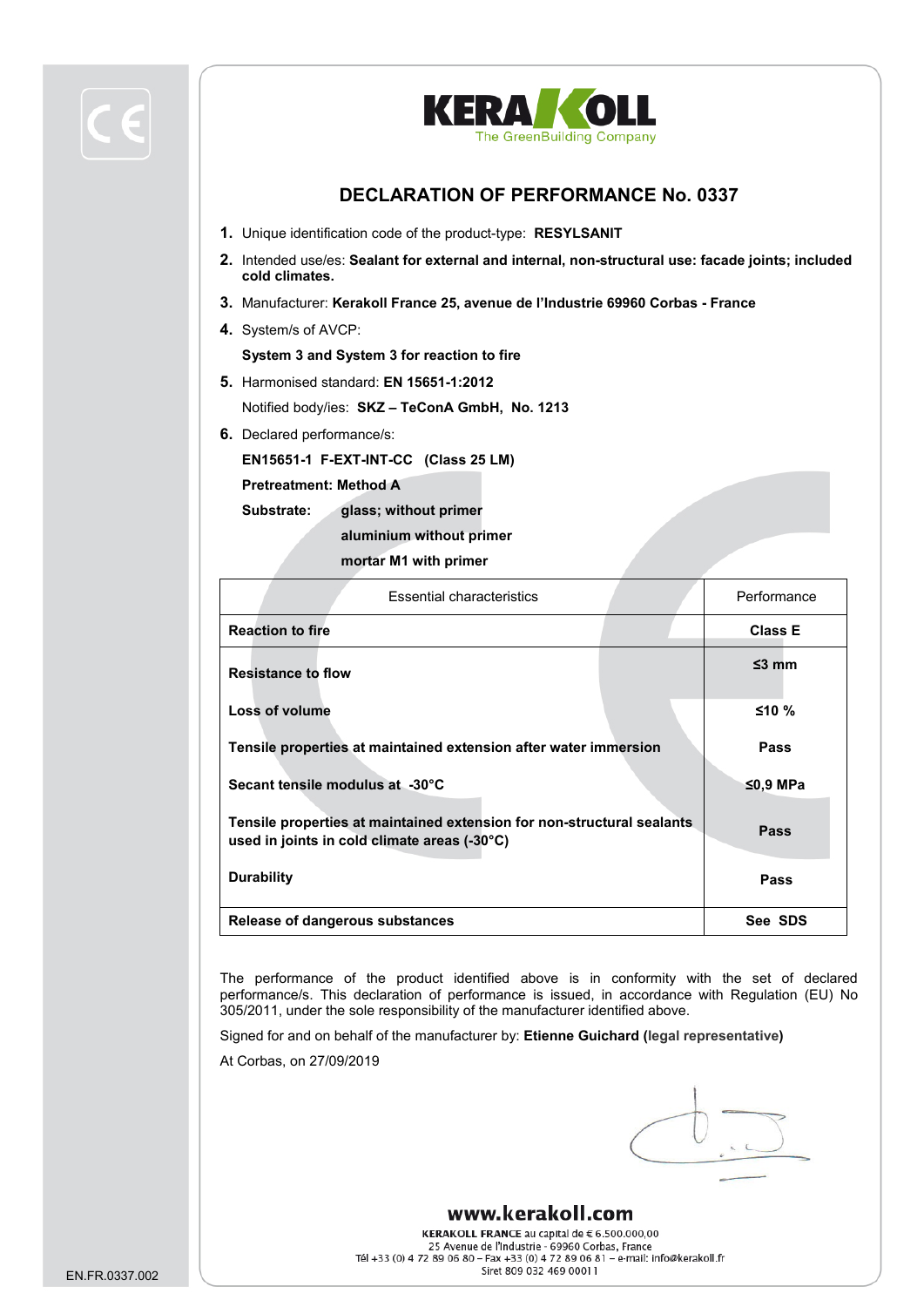



- **1.** Unique identification code of the product-type: **RESYLSANIT**
- **2.** Intended use/es: **Sealant used for sealing glazing applications; included cold climates.**
- **3.** Manufacturer: **Kerakoll France 25, avenue de l'Industrie 69960 Corbas - France**
- **4.** System/s of AVCP: **System 3 and System 3 for reaction to fire**
- **5.** Harmonised standard: **EN 15651-2:2012** Notified body/ies: **SKZ – TeConA GmbH, No. 1213**
- **6.** Declared performance/s:

**EN15651-2 G-CC (Class 25LM)**

**Pretreatment: Method A** 

**Substrate: glass; without primer**

 **aluminium; without primer**

| <b>Essential characteristics</b>                                                  | Performance     |
|-----------------------------------------------------------------------------------|-----------------|
| <b>Reaction to fire</b>                                                           | <b>Class E</b>  |
| <b>Resistance to flow</b>                                                         | $\leq$ 3 mm     |
| Loss of volume                                                                    | ≤10 %           |
| Secant tensile modulus at -30°C                                                   | $≤0,9$ MPa      |
| Tensile properties at maintained extension at -30°C                               | <b>Pass</b>     |
| Adhesion/cohesion properties after exposure to heat water and artificial<br>light | Pass            |
| <b>Elastic recovery</b>                                                           | ≥60%            |
| <b>Durability</b>                                                                 | <b>Pass</b>     |
| Release of dangerous substances                                                   | <b>Vedi SDS</b> |

The performance of the product identified above is in conformity with the set of declared performance/s. This declaration of performance is issued, in accordance with Regulation (EU) No 305/2011, under the sole responsibility of the manufacturer identified above.

Signed for and on behalf of the manufacturer by: **Etienne Guichard (legal representative)**

At Corbas, on 27/09/2019

KERAKOLL FRANCE au capital de € 6.500.000 25 Avenue de l'Industrie - 69960 Corbas, Fran Tél +33 (0) 4 72 89 06 80 - Fax +33 (0) 4 72 89 06 81 - e-mail: info@kerakoll.fr Siret 809 032 469 00011

www.kerakoll.com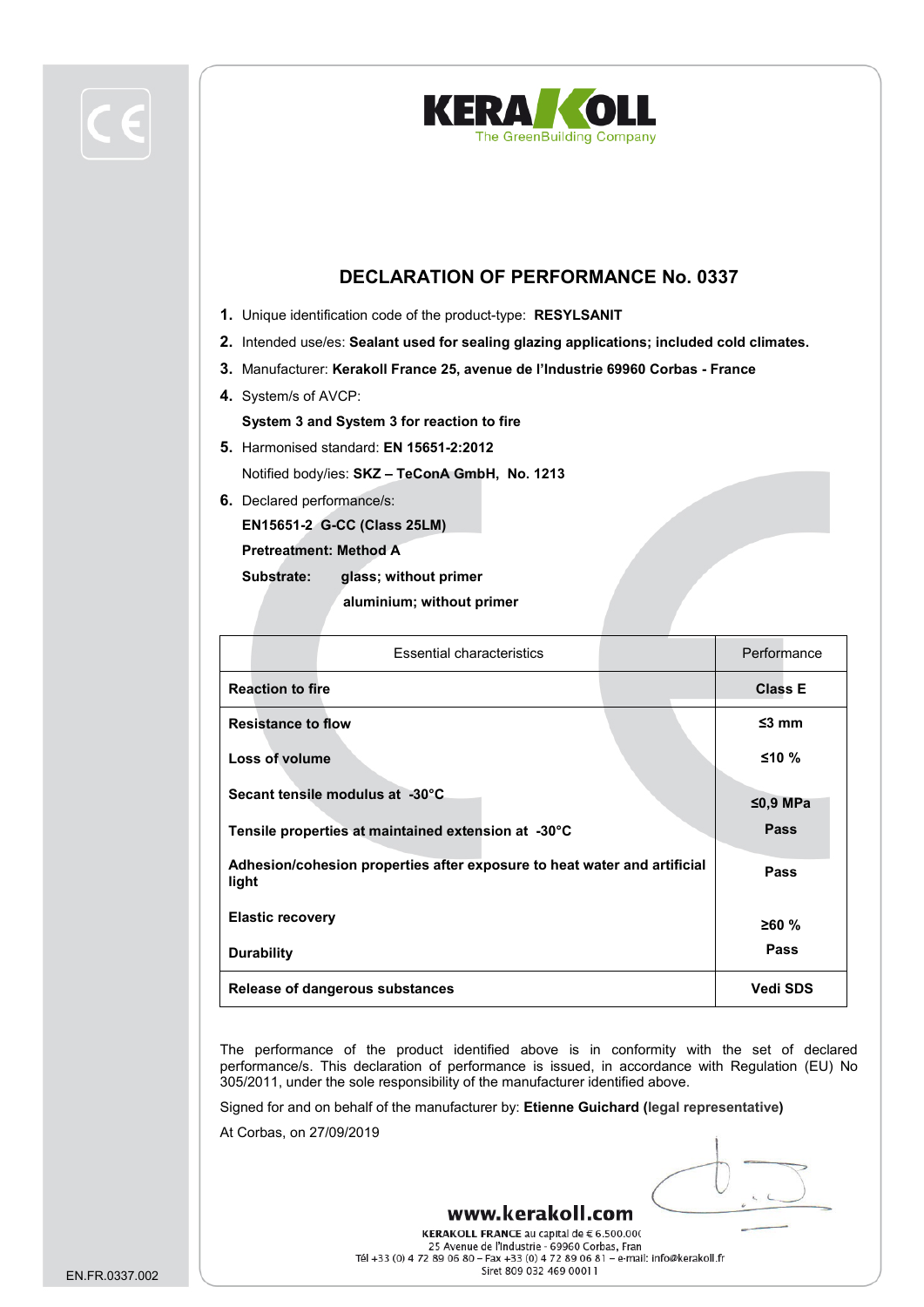



- **1.** Unique identification code of the product-type: **RESYLSANIT**
- **2.** Intended use/es: **Sealant for non-structural use: sanitary joints .**
- **3.** Manufacturer: **Kerakoll France 25, avenue de l'Industrie 69960 Corbas - France**
- **4.** System/s of AVCP:
- **System 3 and System 3 for reaction to fire**
- **5.** Harmonised standard: **EN 15651-3:2012** Notified body/ies: **SKZ – TeConA GmbH, No. 1213**
- **6.** Declared performance/s:

**EN15651-3 S (Class XS1)**

**Pretreatment: Method A** 

**Substrate: glass; without primer**

 **aluminium; without primer**

| <b>Essential characteristics</b>                                    |  | Performance    |
|---------------------------------------------------------------------|--|----------------|
| <b>Reaction to fire</b>                                             |  | <b>Class E</b> |
| <b>Resistance to flow</b>                                           |  | $\leq$ 3 mm    |
| Loss of volume                                                      |  | $\leq 20\%$    |
| Tensile properties at maintained extension after immersion in water |  | Pass           |
| Microbiological growth                                              |  | 1              |
| <b>Durability</b>                                                   |  | Pass           |
| <b>Release of dangerous substances</b>                              |  | <b>See SDS</b> |

The performance of the product identified above is in conformity with the set of declared performance/s. This declaration of performance is issued, in accordance with Regulation (EU) No 305/2011, under the sole responsibility of the manufacturer identified above.

Signed for and on behalf of the manufacturer by: **Etienne Guichard (legal representative)**

At Corbas, on 27/09/2019

#### www.kerakoll.com

KERAKOLL FRANCE au capital de € 6.500.000,00 25 Avenue de l'Industrie - 69960 Corbas, France Tél +33 (0) 4 72 89 06 80 - Fax +33 (0) 4 72 89 06 81 - e-mail: info@kerakoll.fr Siret 809 032 469 00011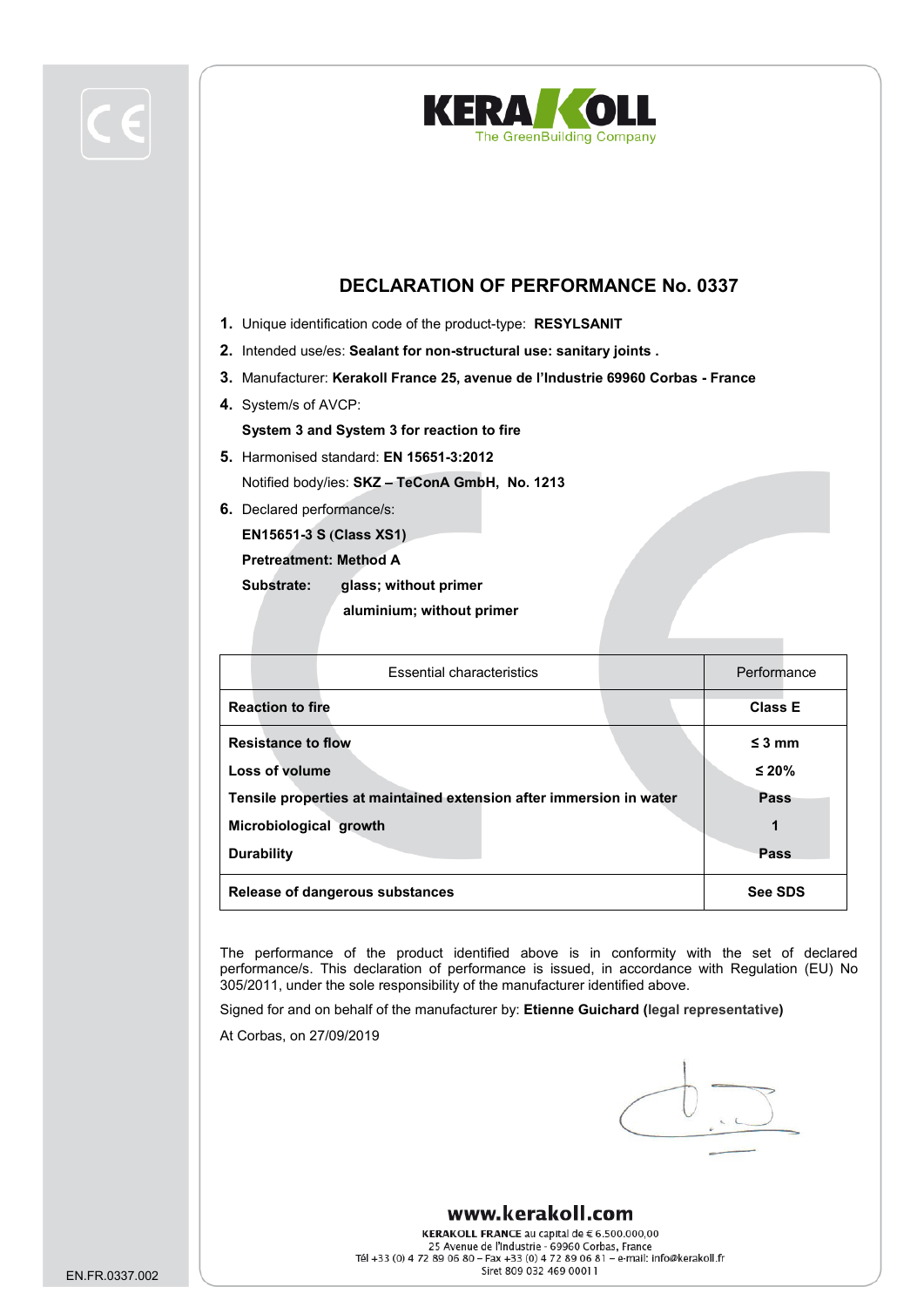



- **1.** Unique identification code of the product-type: **RESYLSANIT**
- **2.** Intended use/es: **Sealant for movement joints in floors for interior and exterior application, for non-structural use; included cold climates.**
- **3.** Manufacturer: **Kerakoll France 25, avenue de l'Industrie 69960 Corbas - France**
- **4.** System/s of AVCP:

**System 3 and System 4 for reaction to fire**

- **5.** Harmonised standard: **EN 15651-4:2012** Notified body/ies: **SKZ – TeConA GmbH, No. 1213**
- **6.** Declared performance/s:

**EN15651-4 PW-EXT-INT-CC (Classe 12,5 E)**

**Pretreatment: Method A** 

**Substrate: mortar M1 with primer**

| <b>Essential characteristics</b>                                                                                                                 | Performance     |
|--------------------------------------------------------------------------------------------------------------------------------------------------|-----------------|
| <b>Reaction to fire</b>                                                                                                                          | <b>Class E</b>  |
| Loss of volume                                                                                                                                   | ≤ 15%           |
| Tensile properties at maintained extension                                                                                                       | Pass            |
| Adhesion / cohesion properties at maintained extension after water<br>immersion                                                                  | <b>Pass</b>     |
| Adhesion / cohesion properties at maintained extension after salt water<br>immersion                                                             | Pass            |
| Tensile properties at maintained extension for non-structural sealants<br>used in joints in cold climate areas (-30°C)<br><b>Tear resistance</b> | Pass<br>Pass    |
| <b>Durability</b>                                                                                                                                | Pass            |
| Release of dangerous substances                                                                                                                  | <b>Vedi SDS</b> |

The performance of the product identified above is in conformity with the set of declared performance/s. This declaration of performance is issued, in accordance with Regulation (EU) No 305/2011, under the sole responsibility of the manufacturer identified above.

www.kerakoll.com

Signed for and on behalf of the manufacturer by: **Etienne Guichard (General Manager)**

At Corbas, on 27/09/2019

KERAKOLL FRANCE au capital de € 6.500.000 25 Avenue de l'Industrie - 69960 Corbas, Fran Tél +33 (0) 4 72 89 06 80 - Fax +33 (0) 4 72 89 06 81 - e-mai Siret 809 032 469 00011